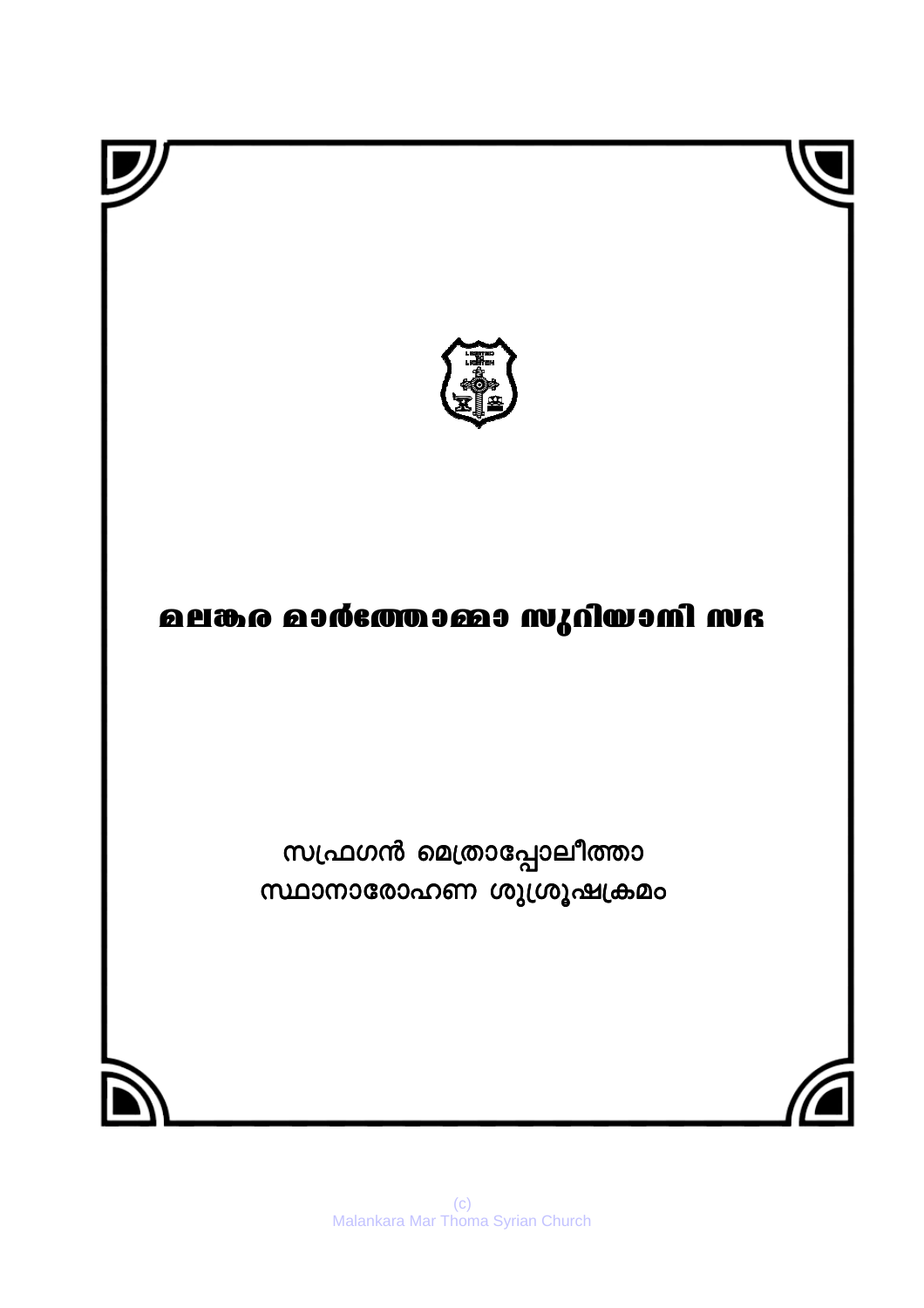#### മലങ്കര മാർത്തോമ്മാ സുറിയാനി സഭ

### സഫ്രഗൻ മെത്രാപ്പോലിത്തായുടെ സ്ഥാനാരോഹണ ശുശ്രുഷ

(ദൈവസുതർ നാമായിടുവാൻ... എന്ന ഗീതത്തിനു ശേഷം)

പിതാവിനും പുത്രനും പരിശുദ്ധ റൂഹായ്ക്കും സ്തുതി

ബലഹീനരും പാപികളുമായ ഞങ്ങളുടെ മേൽ അന്തഗ്രഹങ്ങളും ലോകങ്ങളിലും ചിന്തപ്പെടു കരുണയും എന്നേക്കാം രണ്ടു മാറാകേണമേ. ആമേൻ

#### പ്രാരംഭ പ്രാർത്ഥന

സകല നല്ലദാനങ്ങളുടെയും ഉടയവനായ ദൈവമായ കർത്താവേ, നിന്റെ ദിവ്യമായ വിചാരണയിൽ തിരുസഭയിൽ വിശുദ്ധന്മാരുടെ യഥാസ്ഥാനത്തിനും ശുശ്രൂഷയ്ക്കും, ക്രിസ്തുവിന്റെ ശരീരത്തിന്റെ ആത്മീക വർദ്ധനയ്ക്കും ജീവന്റെ സുവിശേഷത്തിന്റെ സാക്ഷ്യത്തി നുമായി നിന്റെ മക്കളെ വിളിച്ചു ശക്തീകരിച്ച് അനുഗ്രഹിച്ച് നിയോ ഗിച്ചിരിക്കുന്നതിനായി ഞങ്ങൾ നിന്നെ സ്തുതിക്കുന്നു.

വിലമതിക്കാവതല്ലാത്ത തിരുരക്തംകൊണ്ട് നീ സമ്പാദിച്ചിരിക്കുന്ന തിരുസഭയിൽ സഫ്രഗൻ മെത്രാപ്പോലീത്തായായി നീ വിളിച്ചിരി ക്കുന്ന ഈ നിന്റെ ദാസനെ സുവിശേഷസത്യത്തിൽ നിലനിർത്തു കയും ജീവിതത്തിന്റെ വിശുദ്ധിയാൽ പരിപാലിക്കുകയും പരിശുദ്ധാ ത്മാവിന്റെ നിറവിനാൽ ശക്തീകരിക്കുകയും ചെയ്യണമേ. ബലമുള്ള നിന്റെ വലംകൈകൊണ്ടും ആത്മനിറവുകൊണ്ടും ഇവനെ താങ്ങി എല്ലാക്കാലവും സന്തോഷത്തോടും വിശ്വസ്തത നടത്തേണമേ. യോടും കൂടെ നിന്നെ സേവിപ്പാൻ ഇവനു കൃപ നൽകണമേ. നിന്റെ രക്ഷയിൽ ഇവൻ ആനന്ദിപ്പാനും നിങ്കലേക്ക് കൂടുതൽ അടുത്തുവരു വാനും കൃപ നൽകണമേ....

ആമേൻ

 $\overline{2}$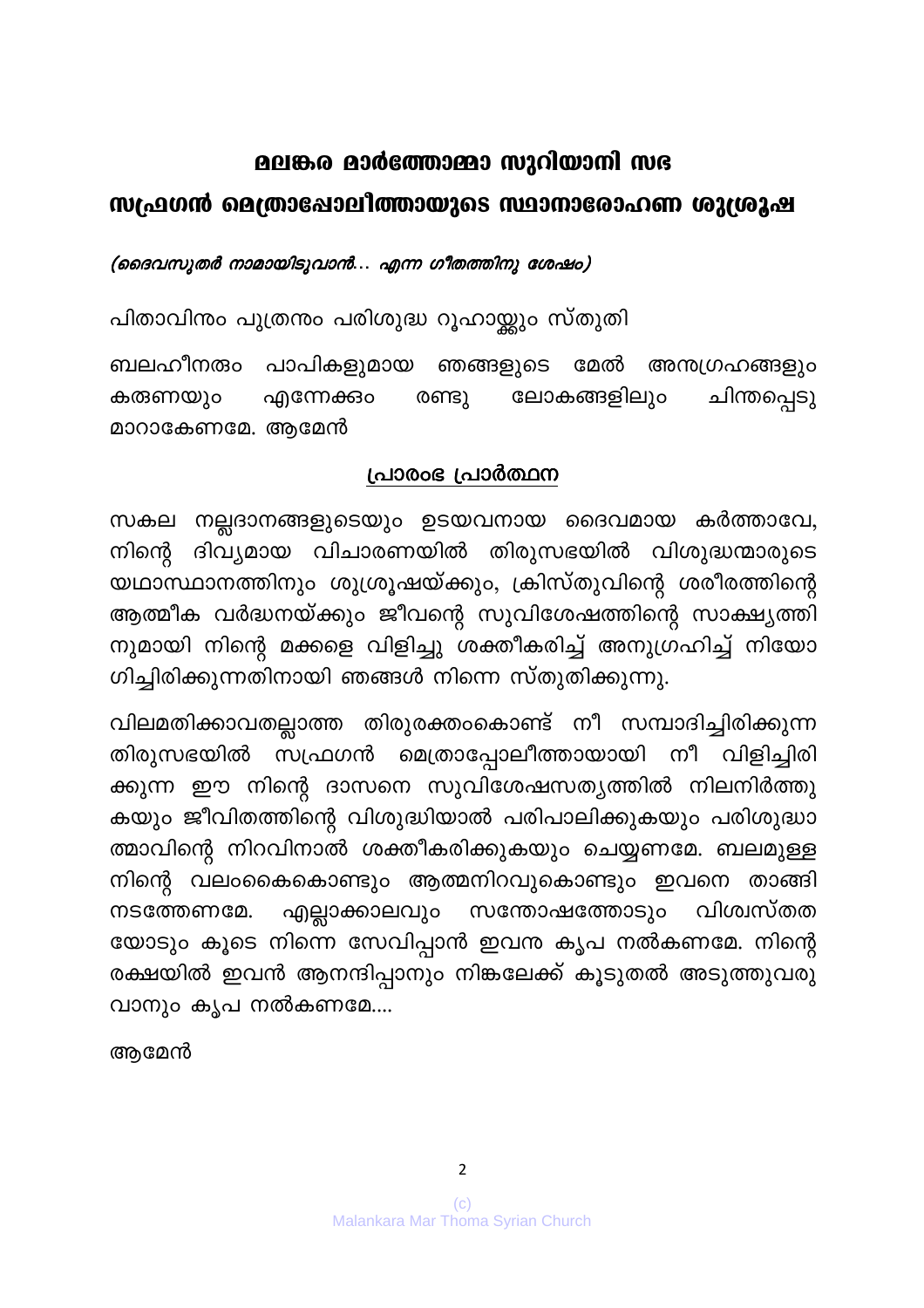#### പ്രോമ്യോൻ

ജനങ്ങൾ: 

ആടുകളുടെ വലിയ ഇടയനായ കർത്താവേ നിന്നാൽ ഭരമേ ല്പിക്കപ്പെട്ട നിന്റെ കുഞ്ഞാടുകളെ സ്നേഹിക്കുന്നതിനും, കരുതുന്ന പോഷിപ്പിക്കുന്നതിനും മുറിവുള്ളവയെ കുത്തിക്കെട്ടുന്ന തിനും തിനും കാണാതെ പോയവയെ അന്വേഷിച്ചു തിരികെ കൊണ്ടുവരു വിശന്നവയ്ക്ക് ദാഹിച്ചിരിക്കുന്നവയ്ക്ക് ഭക്ഷണവും ന്നതിനും വെള്ളവും എല്ലാറ്റിനും കാവലും, തുണയും നൽകുന്നതിനും നീ തിരുസഭയിൽ കൂടി തെരഞ്ഞെടുത്തിരിക്കുന്ന ഈ നിന്റെ ദാസനെ സഫ്രഗൻ മെത്രാപ്പോലീത്താ സ്ഥാനത്തേയ്ക്ക് ഉയർത്തപ്പെടുന്ന ഈ സമയത്തും സ്തുതിയും സ്തോത്രവും പുകഴ്ചയും വന്ദനവും എന്നേക്കും യോഗ്യമായിരിക്കുന്നു.

ആമേൻ

#### സെദറ

ഉയർത്തെഴുന്നേല്പിന്റെ ജീവകരമായ സുവിശേഷ അനുഭവത്തിൽ നിന്റെ സഭയുടെ ജനങ്ങളെ ഉറപ്പിക്കുന്നതിനും വളർത്തുന്നതിനും പൂർത്തീകരിക്കുന്നതിനുമായി പട്ടക്കാരെയും മേൽപട്ടക്കാരെയും നീ ഏകവും വിശുദ്ധവും കാതോലികവുമായ തിരുസഭ നിയമിച്ചു. ശരീരവും വീണ്ടെടുപ്പിന്റെ അച്ചാരവും, ദൈവരാജ്യ അങ്ങയുടെ ത്തിന്റെ മുൻകുറിയും ആകുന്നുവല്ലോ. കാതോലിക്കാസഭയുടെ ഭാഗ മാർത്തോമ്മാ സഭയിലെ എപ്പിസ്കോപ്പായായ ഈ നിന്റെ മായ ദാസനെ സഫ്രഗൻ മെത്രാപ്പോലീത്തായായി ഉയർത്തപ്പെടുന്ന ഈ സമയം നിന്റെ പരിശുദ്ധാത്മാവിന്റെ അഭിഷേകവും അനുഗ്രഹങ്ങ ളുടെ സമൃദ്ധിയും ധാരാളമായി നൽകേണമേ. ദൈവ ഇഷ്ടം തിരുവ ചനത്തിലും പ്രാർത്ഥനയിലും കൂടെ അന്വേഷിക്കുന്നതിനും അനുസ രിക്കുന്നതിനും അതിലേക്ക് സഭയേയും ലോകത്തേയും നയിക്കുന്ന തിനും നിന്റെ ദാസന് നീ തുണചെയ്യണമേ. നിന്റെ സഭയെ ദുരുപദേ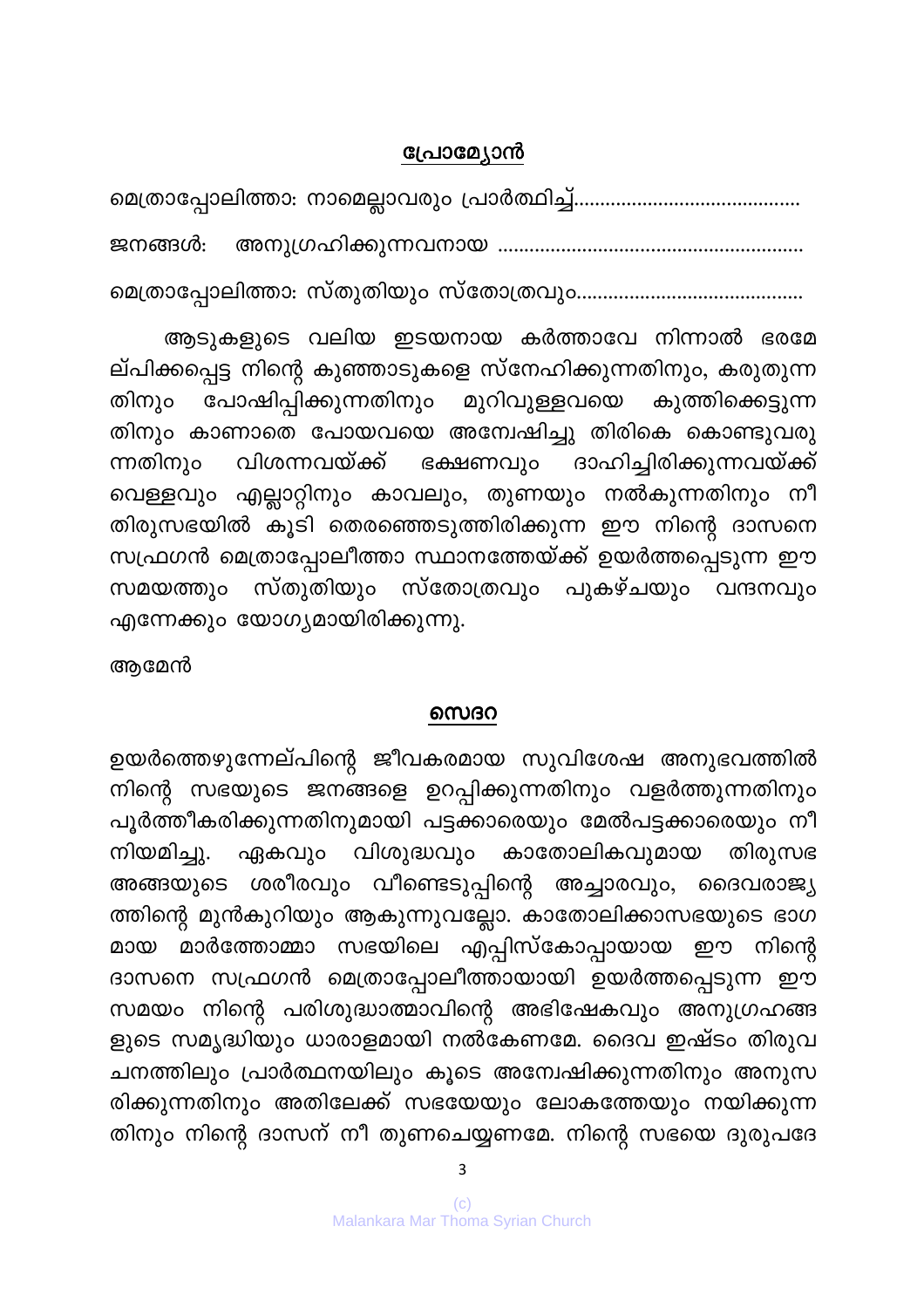ശത്തിൽ നിന്നും ലോകമയത്തിൽനിന്നും എല്ലായ്പ്പോഴും കാത്തു കൊള്ളേണമേ. '' ചെറിയ ആട്ടിൻകൂട്ടമേ ഭയപ്പെടേണ്ട'' എന്നരുളി ചെയ്ത് ശിഷ്യന്മാരെ ധൈര്യപ്പെടുത്തിയ കർത്താവേ എല്ലാ നേതാ ജനങ്ങൾക്കുവേണ്ടിയും ക്കൾക്കുവേണ്ടിയും ഞങ്ങൾ നിന്നെ സ്തുതിക്കുന്നു. നിന്റെ പരിശുദ്ധറൂഹായെ നിന്റെ ദാസന്റെമേൽ അയയ്ക്കേണമേ. നിന്റെ വിശുദ്ധ ശ്ലീഹന്മാർക്ക് നൽകിയ സകല നൽവരങ്ങളും അധികാരവും ഈ നിന്റെ ദാസനു നൽകേണമേ. അനേകരെ പാപങ്ങളിൽ നിന്നും വിടുവിച്ച് സത്യം തിരിച്ചറിഞ്ഞ് നീതിയിലും സമാധാനത്തിലും നയിക്കുവാൻ നിന്റെ മകന് ആവശ്യ മായ ദർശനവും കൃപയും നൽകേണമേ. പിതാവും പുത്രനും പരിശു ദ്ധറൂഹായ്ക്കും സ്തുതിയും പുകഴ്ചയും എന്നും ഉണ്ടായിരിക്കട്ടെ.

അമേൻ

# താഴെയുള്ള അപേക്ഷകളിൽ പ്രതിവാകൃമായി *കുറിയേലായിസ്സോൻ* എന്ന് ചൊല്ലണം

1. മീൻപിടുത്തക്കാരെ ജ്ഞാനമുള്ളവരാക്കി തീർക്കുകയും പഠിപ്പില്ലാ ത്തവരെ പ്രകാശിപ്പിക്കുകയും ഭോഷന്മാരെ സകലത്തിന്മേലുമുള്ള അറിയിക്കുന്നവരാക്കിത്തീർക്കുകയും വിജ്ഞാനം ചെയ്യുന്ന മ്ശിഹാതമ്പുരാനേ നിന്റെ ആട്ടിൻകൂട്ടത്തെ മേയിപ്പാനായി നീ വിളിച്ചിരിക്കുന്ന ഈ നിന്റെ ദാസനെ അന്ത്യത്തോളം പരിശുദ്ധ സഭാമക്കളെ ജീവനിലേക്ക് നയിക്കുന്ന ശക്തിയേറിയ ഭരണ കർത്താവും സത്യ നേതാവുമായി നീ പൂർത്തീകരിക്കണമെന്ന് ഞങ്ങൾ അപേക്ഷിക്കുന്നു...

## കുറിയേലായിസ്സോൻ.

2. സ്വർഗ്ഗീയ പിതാവേ! സത്യ ഇടയനും നിത്യമായി സാരാംശത്തിൽ ഏകനും ആയ മ്ശിഹാതമ്പുരാനേ ഈ നിന്റെ ദാസനെ ഭരമേല്പ്പി ച്ചിരിക്കുന്ന ഈ സഭയെ നിന്റെ പരിശുദ്ധ റൂഹായ്ക്ക് വിഹിതമായ പ്രകാരം മേയിക്കുന്നതിന് കൃപ നൽകണമെന്ന് ഞങ്ങൾ നിന്നോട് അപേക്ഷിക്കുന്നു...

# കുറിയേലായിസ്സോൻ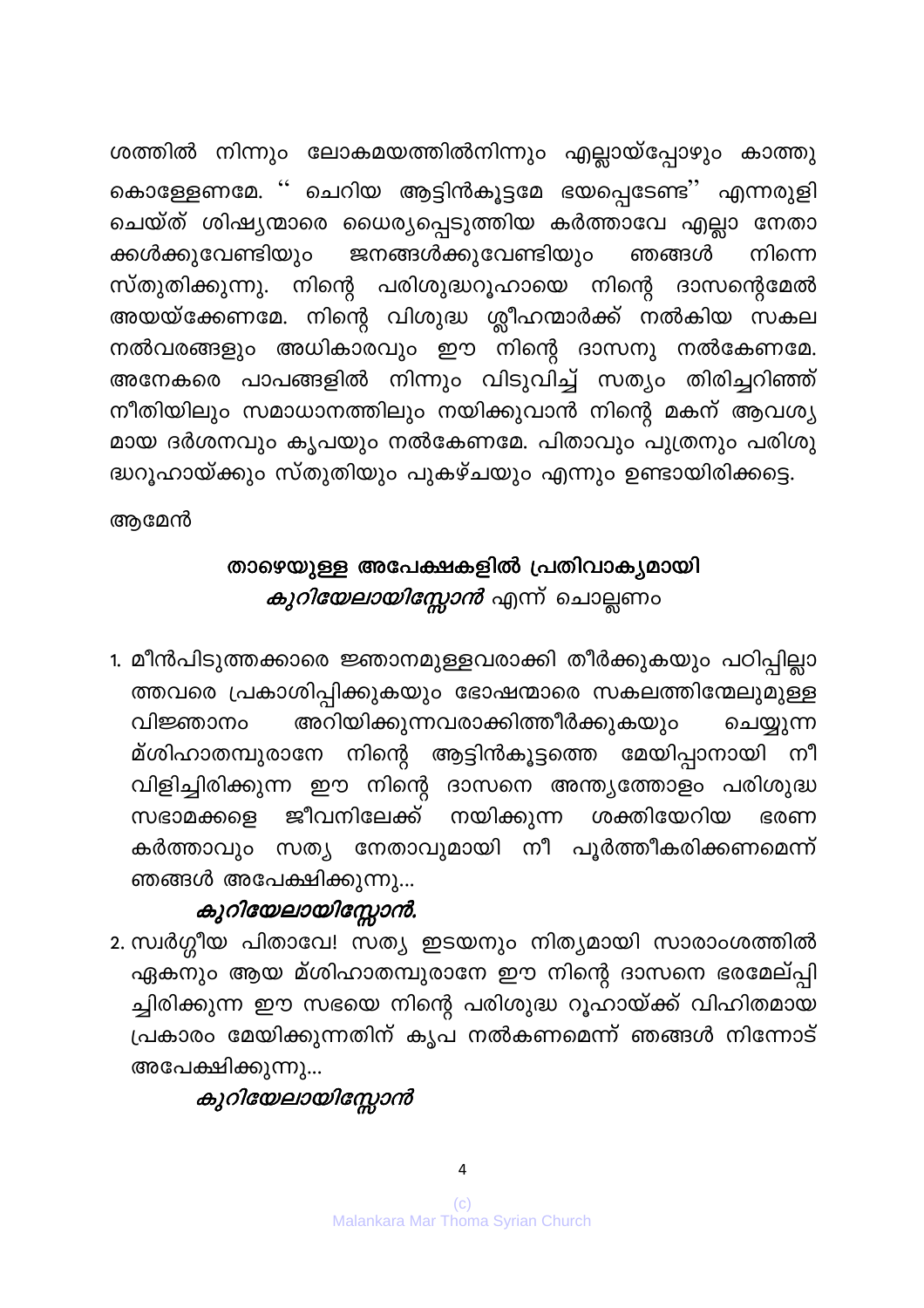3. മ്ശിഹാ തമ്പുരാനേ ഈ നിന്റെ ദാസൻ ജ്ഞാനത്തോടും സ്നേഹ സഭയെ അപ്പോസ്തോലികവും ദൈവികവും ത്തോടും നിന്റെ ആയ വഴികളിൽ നടത്തുന്നതിനും ബലപ്പെടുത്തുന്നതിനും അവി ടുത്തെ കൃപയും ദർശനവും ശക്തിയും നൽകേണമേ...

### കുറിയേലായിസ്സോൻ

ലോകമെങ്ങുമുള്ള തിരുസഭയ്ക്കുവേണ്ടി 4. കർത്താവേ ഞങ്ങൾ അപേക്ഷിക്കുന്നു. അന്യോന്യം ഭിന്നിച്ചിരിക്കുന്ന ദുരവസ്ഥയിൽ നിന്ന് അതിനെ രക്ഷിക്കേണമേ. യോജിപ്പിനും സഹകരണത്തിനു മായി നടക്കുന്ന എല്ലാ ആലോചനകളെയും വിശേഷാൽ അഖില ലോക സഭാ കൗൺസിലിൽ കൂടെ നടക്കുന്ന പ്രയത്നങ്ങളെയും ആ൦ഗ്ലിക്കൻസഭ, പ്രാർത്ഥിക്കുന്നു. ഉത്തരേന്ത്യാസഭ, ഓർത്ത് സുറിയാനി തെന്നിന്ത്യാസഭ, മലബാർ സ്വതന്ത്ര സഭ എന്നീ സഹോദരീ സഭകൾക്കു വേണ്ടിയും കേരളത്തിലുള്ള എല്ലാ സഭാ വിഭാഗങ്ങൾക്കുവേണ്ടിയും ഞങ്ങൾ പ്രാർത്ഥിക്കുന്നു...

### കുറിയേലായിസ്സോൻ

5. കർത്താവേ, നിന്റെ ജീവ സുവിശേഷം ലോകത്തിൽ എങ്ങും പ്രച രിപ്പിക്കുന്നതിനായി നടത്തിവരുന്ന എല്ലാ സ്ഥാപനങ്ങളെയും അനുഗ്രഹിക്കണമേ. സുവിശേഷ ദൗത്യ നിർവ്വഹണത്തിൽ സഭ കളും അതിലെ സ്ഥാപനങ്ങളും പുരോഗമിച്ച് സമുദ്രം വെള്ളം കൊണ്ട് നിറഞ്ഞിരിക്കുന്നതുപോലെ ഭൂലോകമൊക്കെയും ലോകര ക്രിസ്തുവിനെക്കുറിച്ചുള്ള യേശു ക്ഷിതാവായ പരിജ്ഞാനം കൊണ്ട് നിറയ്ക്കണമെന്ന് ഞങ്ങൾ നിന്നോടപേക്ഷിക്കുന്നു...

## കുറിയേലായിസ്സോൻ... കുറിയേലായിസ്സോൻ... കുറിയേലായിസ്സോൻ.

### പരിശുദ്ധാത്മാവിനു വേണ്ടിയുള്ള അപേക്ഷ

പരിശുദ്ധാത്മാവായ ദൈവമേ, മനുഷ്യബുദ്ധിക്കപ്പുറമായ പരിജ്ഞാ നത്തിന്റെ ഉറവയും മനുഷ്യപുത്രന്മാർക്ക് സദുപദേശങ്ങളെ നൽകു ന്നവനും നീയാകയാൽ നിന്നെ ഞങ്ങൾ നോക്കി വിളിക്കുന്നു. സഭാ ശുശ്രൂഷയ്ക്കായി വിളിച്ചിരിക്കുന്ന ഏവർക്കും വിശേഷാൽ സഫ്ര ഗൻ മെത്രാപ്പോലിത്താ സ്ഥാനത്തേക്ക് പ്രവേശിക്കുന്ന ഈ നിന്റെ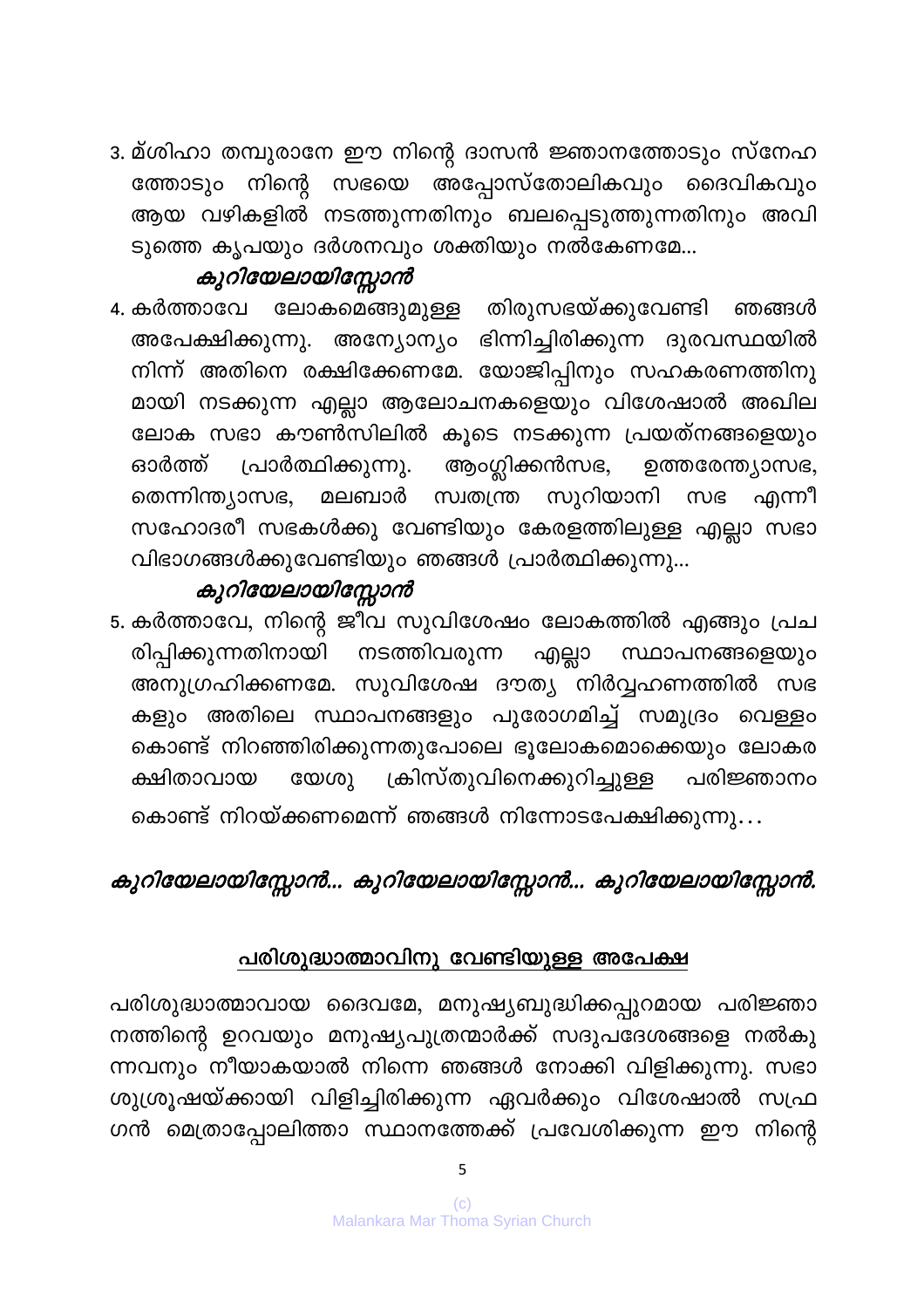ദാസനും പരിശുദ്ധാത്മാവിന്റെ എല്ലാ നൽവരങ്ങളും നൽകേണമേ. അവൻ നിഷ്കളങ്കനായി മ്ശിഹാതമ്പുരാന്റെ സിംഹാസനമാകുന്ന ജീവന്റെ മേശയുടെ മുമ്പാകെ നിൽക്കുന്നതിനും നിന്റെ രാജ്യ ത്തിന്റെ സുവിശേഷം പ്രഖ്യാപിക്കുന്നതിനും സത്യത്തിന്റെ വചനം നിരന്തരമായി ഘോഷിക്കുന്നതിനും തിരുമുമ്പാകെ ആത്മീയയാഗ ങ്ങളും കാഴ്ചകളും അർപ്പിക്കുന്നതിനും നിന്റെ ജനത്തെ ഹൃദയം പുതുക്കി രൂപാന്തരപ്പെടുത്തുന്നതിനും ഇടയാക്കണമെന്നു ഞങ്ങൾ നിന്നോടപേക്ഷിക്കുന്നു. ആമേൻ

മെത്രാപ്പോലിത്താ : നമ്മുടെ പ്രിയ സഹോദരാ, നീ നമ്മുടെ കർത്താവും രക്ഷിതാവുമായ യേശുമ്ശിഹായിലുള്ള വിശ്വാസം പുലർത്തുന്നതിനും കർത്താവും അപ്പൊസ്തലന്മാരും സഭയെ ഭര മേല്പിച്ചിട്ടുള്ള വിശുദ്ധ സത്യങ്ങളെയും ഉപദേശങ്ങളെയും സ്ഥിരോ ത്സാഹത്തോടെ പഠിപ്പിച്ച് ഘോഷിക്കുന്നതിനും താത്പര്യമുള്ളവനാ യിരിക്കണം. മലങ്കര മാർത്തോമ്മാ സുറിയാനി സഭയുടെ സ്വീകരിക്ക ഭേദം വരുത്താതെ വിശ്വാസങ്ങളെയും ആചാരങ്ങളെയും പ്പെട്ട സൂക്ഷിക്കുന്നതിനും സഭയുടെ അംഗീകൃതമായ ഭരണഘടന അനു സരിച്ചും യഥാകാലം നിയമാനുസരണം അതിൽ വരുത്തുന്ന വ്യത്യാ മലങ്കര സഭയിലെ ഭരണശുശ്രൂഷ നിറവേറ്റി സങ്ങൾ സ്വീകരിച്ചും ക്കൊള്ളണം. നിന്റെ ചുമതലയിൽ ദൈവം ഭരമേല്പിക്കുന്ന ചുമതല കളെയും പട്ടക്കാരെയും സഭയിലെ ആടുകളായ ജനങ്ങളെയും പ്രാർത്ഥനയിൽ ദൈവമുമ്പാകെ വഹിക്കുകയും അവരെ എല്ലാ സത്യത്തിലും സൗമൃതയിലും പരിപാലിക്കുകയും നിർമ്മല സുവിശേ വെളിച്ചത്തിലേക്ക് ലോകത്തെ കൊണ്ടുവരുന്നതിന് ഷത്തിന്റെ യത്നിക്കുകയും ചെയ്യണം. സഭയുടെ വലിയ ഇടയനായ നമ്മുടെ കർത്താവായ യേശുമ്ശിഹായോട് കണക്ക് ബോധിപ്പിക്കുവാനുള്ളവ നാകുന്നു എന്ന ഓർമ്മയോടെ നിന്റെ ചുമതലകൾ നിർവ്വഹിക്കണം. മാത്രം മഹാത്ഭുതങ്ങളെ പ്രവർത്തിക്കുന്നവനും അസാദ്ധ്യ താൻ കാര്യങ്ങൾ സാദ്ധ്യമാക്കി തീർക്കുവാൻ കഴിവുള്ളവനുമായ ദൈവം തമ്പുരാൻ ഇതിന് നിന്നെ സഹായിക്കട്ടെ.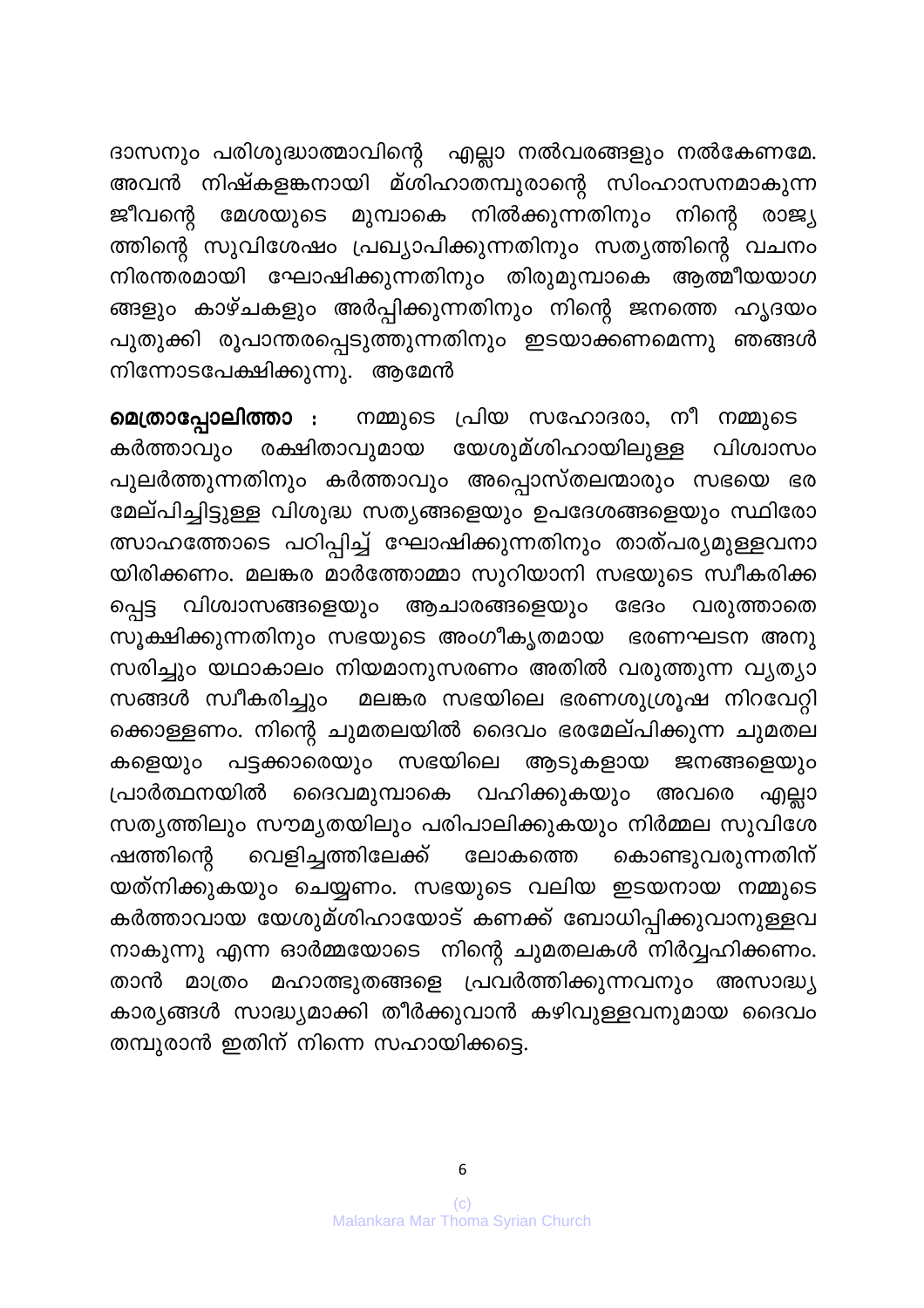#### പ്രാർത്ഥന

എല്ലാ നല്ല ദാനങ്ങളുടെയും ദാതാവായ സർവ്വശക്തനായ ദൈവമേ, തിരുസഭയിൽ നിന്റെ പരിശുദ്ധാത്മാവ് മുഖാന്തരം വിവിധ സ്ഥാനങ്ങ ളിൽ അപ്പൊസ്തലന്മാരായും പ്രവാചകന്മാരായും ഉപദേഷ്ടാക്കന്മാ രായും നിന്റെ ശുശ്രൂഷക്കാരെ വിളിച്ച് നിയോഗിച്ചിരിക്കുന്ന കർത്താ വേ, ഇപ്പോൾ സഫ്രഗൻ മെത്രാപ്പോലിത്താ സ്ഥാനത്തെ ശുശ്രൂഷ യ്ക്കായി നിയോഗിച്ചിരിക്കുന്ന ഈ നിന്റെ ദാസനെ കരുണയോടെ ദർശിക്കേണമേ. നിന്റെ തിരുനാമത്തിന്റെ മഹത്വത്തിനും തിരുസഭ യുടെ കെട്ടുപണിക്കും തന്നെ വിളിച്ചിരിക്കുന്ന സ്ഥാനത്ത് വാക്കിലും പ്രവൃത്തിയിലും വിശ്വസ്തതയോടെ നിന്നെ സേവിക്കുന്നതിനും സത്യത്തിന്റെ പരിജ്ഞാനത്താൽ ശക്തിപ്പെടുത്തണമേ. ഇവനെ ജീവിത നൈർമ്മല്യത്താൽ ഇവനെ അലങ്കരിക്കണമേ. സഭയിൽ സ്ഥാനത്തിലും ബഹുമാനത്തിലും നിന്റെ ദാസൻ മറ്റുള്ളവരെക്കാൾ ഉയർന്നിരിക്കുന്നതുപോലെ വിശുദ്ധിയിലും സൽപ്രവൃത്തികളിലും ഇവൻ ഉന്നതപ്പെട്ടിരിക്കേണമേ. കർത്താവായ യേശുമ്ശിഹായുടെ നാമത്തിൽ പ്രാർത്ഥനകൾ ഞങ്ങളുടെ കേൾക്കേണമേ. തന്നെ ആമേൻ.

### നിയോഗ പ്രാർത്ഥന (Installation Prayer)

'' മഹാ ദൈവത്തിന്റെ കരുണാപൂർണ്ണമായ പരിപാലനത്തിന് നിന്നെ ഭരമേല്പിക്കുന്നു. ജനങ്ങൾ നിന്നെ ബഹുമാനിക്കട്ടെ. ഞങ്ങൾ ദൈവം നിന്നെ സഹായിക്കട്ടെ. നിന്റെ പ്രാർത്ഥനകളും അപേക്ഷ കളും സ്വർഗ്ഗസ്ഥനായ പിതാവ് കേൾക്കട്ടെ. ബഹുമാനവും വിശു ദ്ധിയും പരിജ്ഞാനവും മഹാമനസ്കതയും നീതിയും സതൃവും താഴ്മയും ദൈവഭക്തിയും കൊണ്ട് സർവ്വശക്തൻ നിന്നെ അലങ്കരി ക്കട്ടെ. സഭ നിന്റെ മാതാവും വിശുദ്ധദൂതന്മാർ നിന്റെ സഖികളും അപ്പൊസ്തലന്മാർ നിന്റെ സഹോദരങ്ങളും ആയിരിക്കട്ടെ. വലത്തും ഇടത്തും ദൈവദൂതന്മാർ നിനക്ക് കാവലായിരിക്കട്ടെ. എന്നേക്കും ഏകമായിരിക്കുന്ന സത്യ ത്രിയേക ദൈവത്തിന്റെ നാമത്തിൽ നീ അനുഗ്രഹീതനായിരിക്കട്ടെ.''